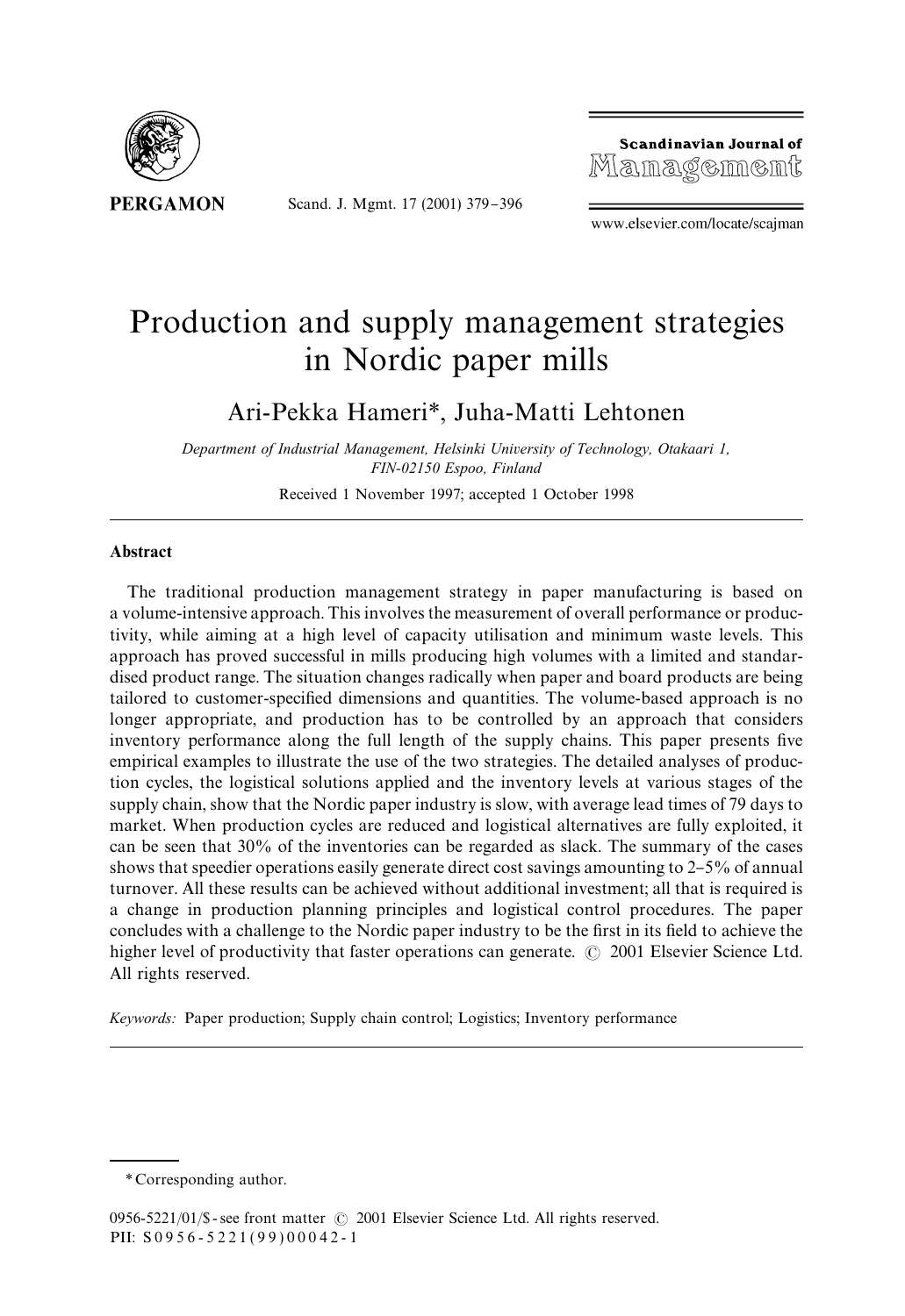## 1. Motivation

The Nordic paper and paperboard industryaccounts for almost 25% of the overall industrial output of Finland, Sweden and Norway. Of the total paper and board production in these countries, approximately83% is exported worldwide. Together these Scandinavian countries are the biggest exporters of paper and board products in the world. Despite the diminishing share of total output due to the increase in services and electronics, the forest-based products still generate the major contribution to Scandinavian prosperity. This will continue to hold, an average 3.1% annual growth in the future is predicted for the world paper and pulp markets (FAO, 1995). The pulp and paper industryis often regarded as a mature industry, in which the products and production are stable and competition between companies is mainlylimited to price and costs (Ranta, Ollus & Leppanen, 1992). Harmon (1992) notes that the competitive conditions in the paper industryforce companies to operate at near-full capacity. As the machines are bought from manufacturers supplying everyone in the industry competition will usually be fierce but the equipment itself can hardly make much difference between profit and loss. Since this is a highly capital-intensive industry with a major impact on the national economy, traditional competitive action has been based on market acquisitions, flexible pricing and government support in the form of low-tax arrangements and currency. Due to common markets and ever-growing competence in the main markets, such measures are no longer effective. The paper and pulp industryhas "nallyreached a situation of open competition, where the real winners are those with high productivity, high operational speed and excellent customer service.

During the 1980s operational practices in industry, with the exception of the paper and pulp industry and the process industry in general, were changing rapidly and becoming more #exible and product-oriented. Ideas such as team work, group technology, decentralised and customer-driven production were the subject of lively discussion. The focus was on inventorycontrol, set-up times and the overall throughput time of the plants concerned. The paper and pulp industryhowever, concentrated on other issues (Table 1).

The capacity-driven approach, with high levels of the machinery utilisation together with low waste production, was seen as the main success factor for the future (see e.g. Ebeling, 1987). But, as the table indicates, efficiency did not increase. Overcapacity is one of the main reasons for low prices today, which makes the decision to establish new and perhaps more efficient production facilities even harder, since anticipated payback times tend to stretch over decades. Other studies also indicate

| Development over the past 15 years in Scandinavian paper mills (Ranta et al., 1992) |  |
|-------------------------------------------------------------------------------------|--|
|                                                                                     |  |

| Year | Speed $(m/min)$ | Total effic. $(\% )$ | Lost time/h | Machine width/ $(m)$ |
|------|-----------------|----------------------|-------------|----------------------|
| 1975 | 750             | 90                   | 150         | 6.5                  |
| 1990 | 1200            | 75                   | 600         |                      |